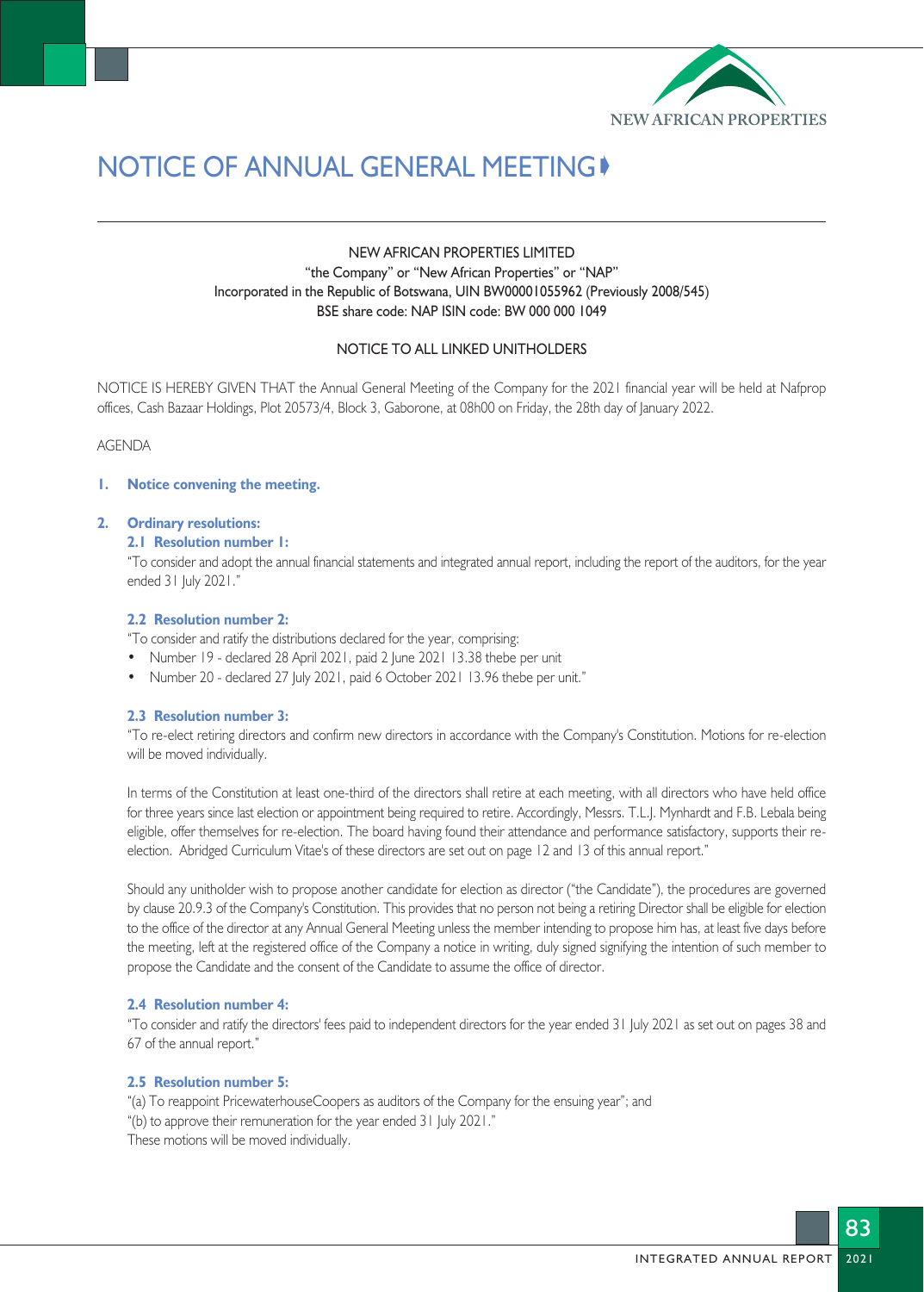# NOTICE OF ANNUAL GENERAL MEETING (COntinued)

- **3. To transact any other business which may be transacted at an annual general meeting.**
- **4. To respond to any questions from unitholders.**

# **5. Close the meeting.**

# NOTE:

Any member who is entitled to attend and vote at a general meeting is entitled to appoint one or more persons as a proxy to attend, speak and vote in his / her stead and the proxy so appointed need not be a member of the Company. Proxy forms must be deposited at the registered office of the Company not less than 24 (twenty-four) hours before the time fixed for the meeting.

**By order of the Board** Dated this 2 November 2021

DPS Consulting Services Proprietary Limited Company Secretary Registered office: Plot 54513, Unit 6A, Courtyard, Village, Gaborone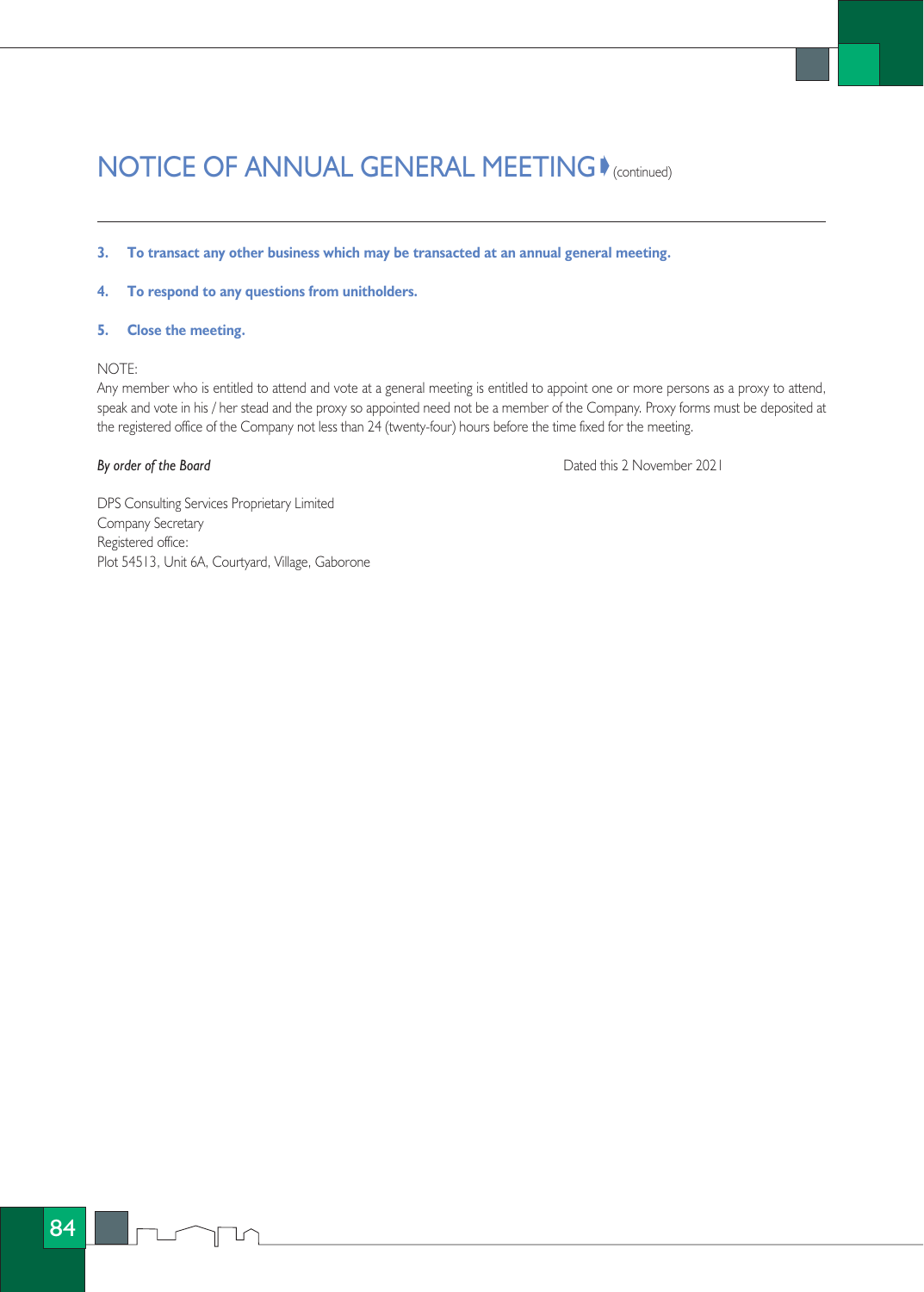

# **PROXY FORM**♦

# NEW AFRICAN PROPERTIES LIMITED "the Company" or "New African Properties" or "NAP"

| I/We                                                                   |                                                                  |
|------------------------------------------------------------------------|------------------------------------------------------------------|
|                                                                        |                                                                  |
| $\bigcirc$ f                                                           |                                                                  |
| Being the registered holder/s of<br>24th January 2022, hereby appoint: | linked units in the Company, at the close of business on Monday, |
| Or failing him / her                                                   | of                                                               |
|                                                                        | of                                                               |

Or failing him / her

the Chairman of the meeting

as my / our proxy to attend, speak and vote for me / us on my / our behalf at the annual general meeting of the company to be held at 08h00 on Friday, 28th January 2022, and at any adjournment thereof and to vote for or against the resolutions or to abstain from voting in respect of the units registered in my / our name/s, in accordance with the following instructions:

| <b>Resolution</b> |                                                                          |           |         |         |
|-------------------|--------------------------------------------------------------------------|-----------|---------|---------|
| number            | Detail                                                                   | In favour | Against | Abstain |
|                   | Consider and adopt the annual financial statements                       |           |         |         |
|                   | Consider and ratify the distributions declared for the year              |           |         |         |
|                   | To re-elect retiring directors and confirm new directors                 |           |         |         |
|                   | (a) T.L.J. Mynhardt                                                      |           |         |         |
|                   | (b) F.B. Lebala                                                          |           |         |         |
|                   | Consider and ratify the directors' fees payable to independent directors |           |         |         |
|                   | (a) Reappoint PricewaterhouseCoopers as auditors of the Company for      |           |         |         |
|                   | the ensuing year, and                                                    |           |         |         |
|                   | (b) Approve their remuneration                                           |           |         |         |

85